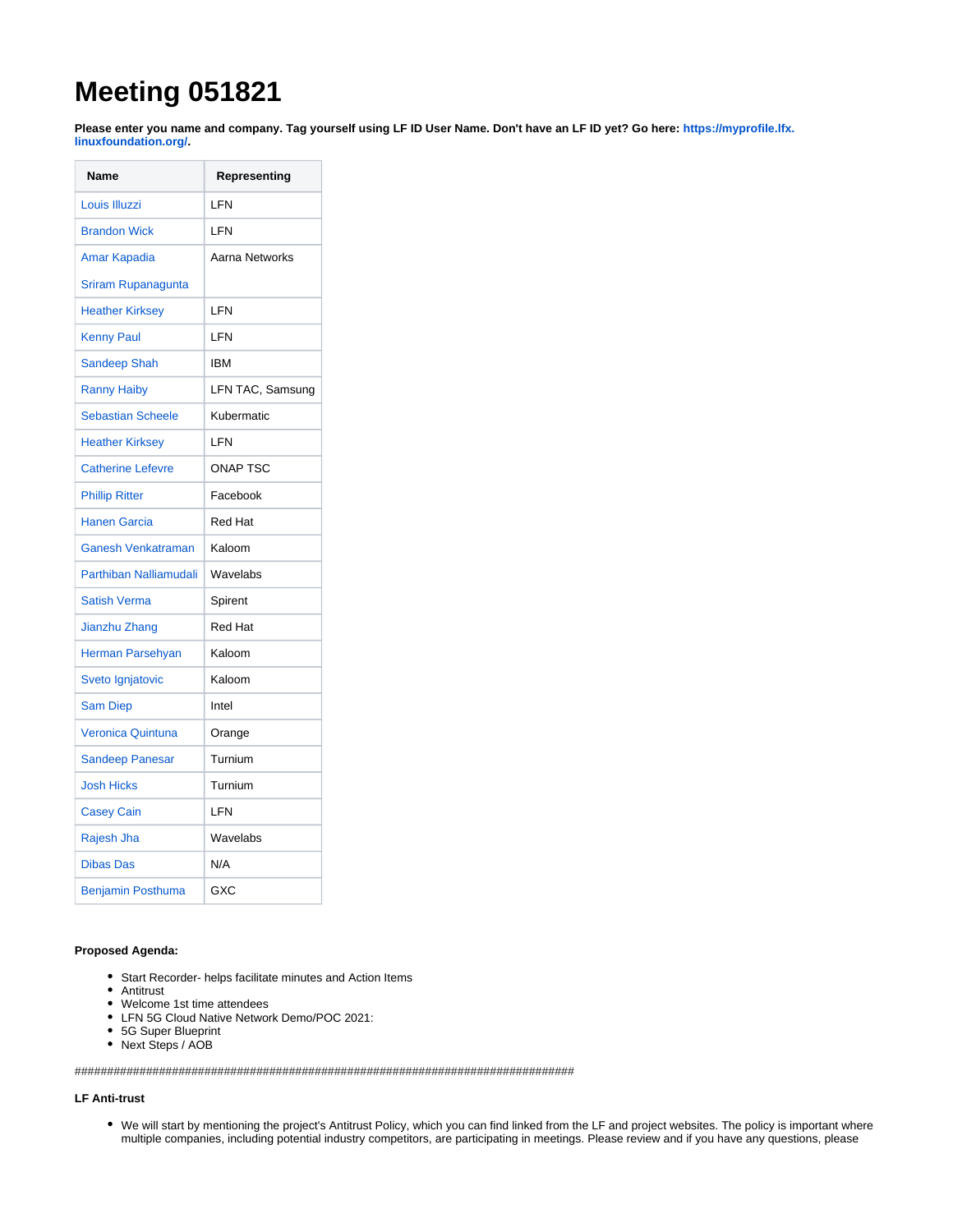contact your company legal counsel. Members of the LF may contact Andrew Updegrove at the firm Gesmer Updegrove LLP, which provides legal counsel to the LF.

• [Antitrust Policy](https://r.lfnetworking.org/Antitrust%20Slide.pdf)

# **Welcome 1st Time Attendees**

Welcome all. Please See the [5G SuperBlueprint FAQ](https://wiki.lfnetworking.org/x/y4BXAw). If you have any questions about participating in this effort, please send an email to Brandon Wick (bwick@[linuxfoundation.org](http://linuxfoundation.org)), Louis Illuzzi (lilluzzi@[contractor.linuxfoundation.org\)](http://contractor.linuxfoundation.org) and Heather Kirksey (hkirksey@linuxfoundation.org).

## **LFN 5G Cloud Native Network Demo/POC 2021:**

Status on current work demo

FlexRAN + Altran RAN + OpenShift Containers Update (Hanen/Rajat/Sam/Amar)

2 Things:

1 Getting the FlexRAN code/binaries: Have components ready for testing. Goal: Run on baremetal first. Adding 2 members to the call (Nidhi, Jianzhu) working to get the Openshift environment running in the lab in San Diego. Will provide the binaries after this happens. Future: Hanen/Sveto to then run the baremetal call in Montreal lab. Using a CentOS 7 container on Openshift. Kaloom can dedicate baremetal server specifically for this.

#### 2. Getting the Altran, CU/DU containers.

Sriram reached out to RAN team at Altran in India. Haven't heard back yet (COVID impacts).

#### 5G Radio Update (Sriram V/Kaloom Team)

Kaloom has been in touch with Sriram V. First step: Testing the radio in Austin lab first. Once determined to be fully working. After testing complete, will ship to Montreal lab and place in Faraday cage. Amar asked Sam if it's possible to FlexRAN up and running next week? That way we have sometime to test the radio against. Sam to provide Jianzhu with the image of the container.

Question raised: Is there a diagram (planning) what this version of the demo will entail? Yes, this is a customary deliverable. Brandon/Amar to start a draft.

#### E2E 5G Slicing Update (Sriram R)

Samir at Rebaca looking for a resource to assist. Samir/Sriram in contact. Can wait another couple weeks.

5G Core is the initial phase, then E2E testing with emulator. The slices are there, needs testing (reliant upon Altran folks in India). Will then work on integrating with the UPF.

Sriram has been working with Swami/Lin and weekly ONAP 5G slicing calls. Testing on the Core. Will flag Catherine if any further help is needed from the ONAP community.

## **5G Super Blueprint**

#### Jira / GitHub Update (Louis)

The [5G Super Blueprint Jira](https://jira.lfnetworking.org/projects/BLUEPRINT/summary) now created. We need to consider now how to categorize the Jira. ONAP integration with a federated Jira has been approved but need to understand how this works. Louis to coordinate with ONAP, develop a recommendation for hierarchy, federation, workflows, etc. GitHub has not yet been set up; need to hammer out the same issues. Super Blueprint will upstream the code back to the project codebases wherever possible. Louis developing a ReadMe for Jira/GitHub. How do we make this effective? What are the categories and where do we filter? Project TSCs need to look at federation and upstreaming to project communities. LFN Staff needs to coordinate touching base with project TSCs.

#### ONAP Enterprise Working Group Update / Magma Integration (Amar)

Amar gave a brief overview of the work being done to integrate ONAP with Magma happening on the ONAP Enterprise Working Group call. The [presentation can be seen here](https://docs.google.com/presentation/d/1xOtLOqAXZ6dRNH2d_ETIFXbJkcx3B5yw2oUdFgXVCmI/edit).

Magma core has access gateway and Magma orchestrator. 1st step is orchestration. The magma controller is already containerized (CNF). Also a PNF /VNF (Hybrid approach).

An ONAP Magma integration plan was shown.

This is open initiative, anyone can get involved.

Please see the ONAP Enterprise Task Force Wiki:

## <https://wiki.onap.org/display/DW/TSC+Task+Force%3A+ONAP+for+Enterprise+Business>

Bi-weekly call on Wednesday 7am PST - next one scheduled on 5/26

#### Need 5G Super Blueprint Use Case (Brandon/Heather)

Looking to identify a specific use case that we can develop to better show what the 5G Super Blueprint can do. What's the business case for the taking an open source approach? In the past, we've shown an E2E call on a keynote stage, what could we show (and how) in the future to make this real for folks? Initial ideas have been factory floor, warehouse, etc. A suggestion was made to look at the Magma development conference: 5G, Narrowband IOT. Aligning with their roadmap for IoT maybe be synergistic. Might be helpful to have the current roadmap presented to help foster conversation. It was noted that the Magma roadmap does currently function on 5G (narrowband IOT might not be the focus). Phil has volunteered to help be the conduit with this group.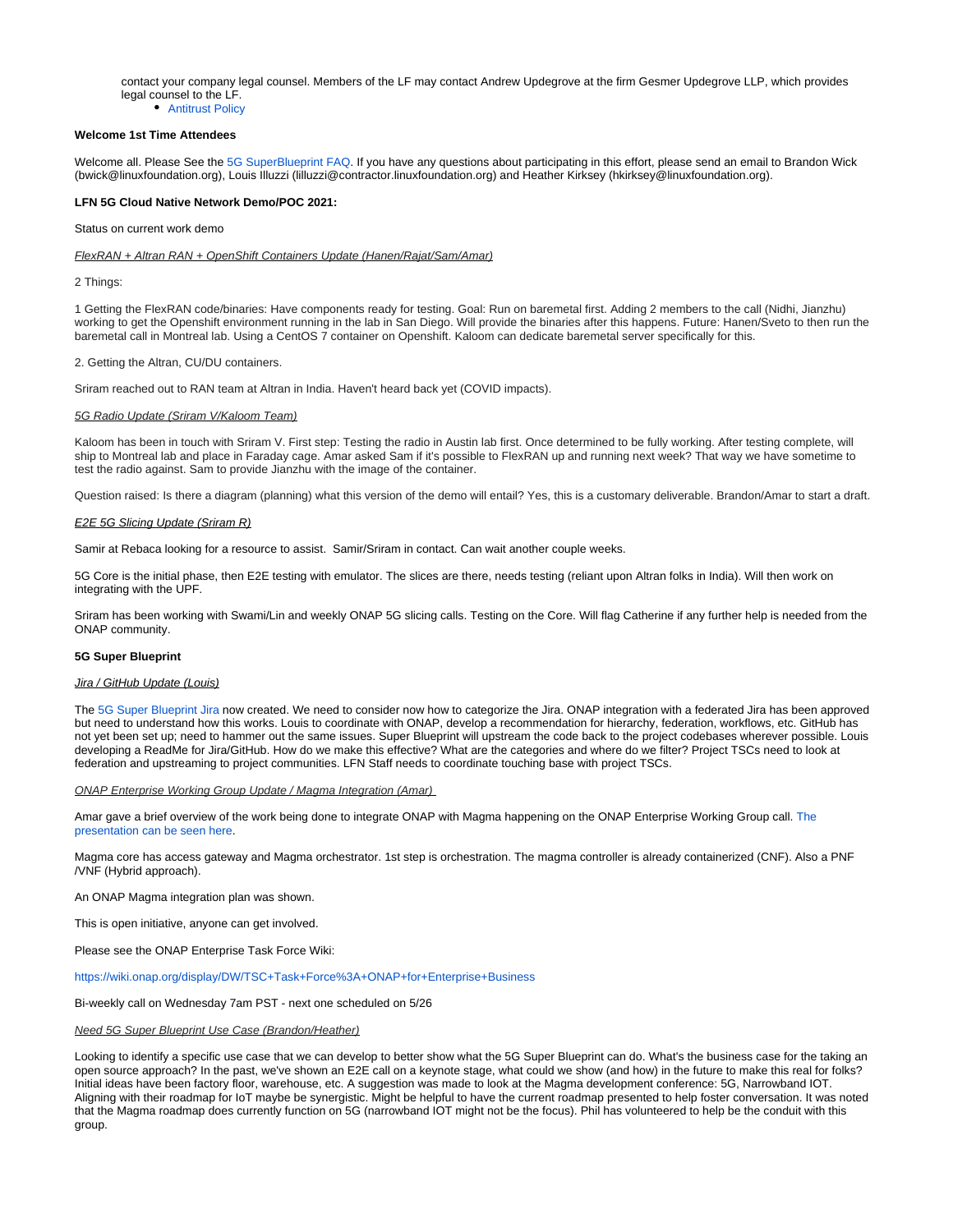LFN Member participation encouraged. Call for the group: Send in your use case ideas? [Child page created](https://wiki.lfnetworking.org/x/eoNXAw) for use case brainstorming. Please add to this page. LFN Communities feedback + EUAG feedback needed.

# **Next Steps / AOB**

Topics for future calls:

- Arpit High Level Overview
- Jira/GitHub Read Me planning
- Project Plan Outline: Phase 1, Phase 2, Phase 3
- Playbooks Overview
- Anatomy of a Blueprint
- Additional Project Integration (ODIM, etc.)
- 5G SBP Whitepaper Development (Ranny)
- Potential 5G SBP Webinar in Q2

## **####### Notes from 05/04 and Parking Lot ###########**

## **LFN 5G Cloud Native Network Demo/POC 2021**

#### From Last time:

# FlexRAN + Altran RAN + OpenShift Containers Update (Hanen/Rajat/Sam)

Faraday cage built and ready. Containerization work taking a long time. Option for a work around might be to do a PNF for now (if containerization /orchestration can't be fixed). Hanen/Rajat/Sam to provide an update. FlexRAN Baremetal/PNF option?

Encountered some bumps, node running but external IO issues, compatibility issues. Red Hat is adding another resource work this. Sam inviting them to the mailing list, meeting calendar. A question was raised if we should wait for current container or look for other options (eg. treat as a PNF). CU/DU integration timeline is currently unknown. Currently the CentOS solution, being upgraded. Sam suggests getting started with Amar's suggestion to have another option. Amar and Sam to get this option moving via the Slack channel.

## 5G Radio Update (Sriram V)

Radio from GenxComm will be packaged up and shipped to Montreal soon.

Heating issue in radio fixed, waiting for the new radio to be shipped (likely end of this month). Once received in US, needs to be shipped to Montreal. Customs with Canada is usually pretty quick. Brandon to follow up with Sriram V.

# **E2E 5G Slicing Update (Sriram R)**

ONAP Guilin+ release

Kaloom UPF

network

**NSSMF** 

components

Altran 5G core components

**External NSSMF for core** 

Simulator for RAN NSSMF

Setup spans across two labs

Simulator for Transport

(UNH & Montreal Labs) Demonstrate ONAP capability to create slices using real 5G

#### From Sriram R:

 $\bullet$ 

 $\bullet$ 

 $\bullet$ 

We have accomplished the first task of linking ONAP slicing flow to Altran 5GC (New Slice creation and activation). We still need to test the new slice configuration (using UE/gnb simulator), and we are in the process of doing this (using Altran's simulator tool).

# ONAP CSME **NSMF K8 Cluster** OpenShift K8 Cluster 3gPP REST 5G Core Components<br>(ALTRAN) Core NSSMF Simulators UPF  $(UE)$ (Kalor

# **ONAP with ALTRAN 5G Core & Kaloom UPF**

Current ONAP + Altran 5GC + Kaloom UPF Demo Setup

We were also told that the UNH lab is now connected to the lab in Montreal, so we can start moving to this.

The server reservation is extended through the end of July.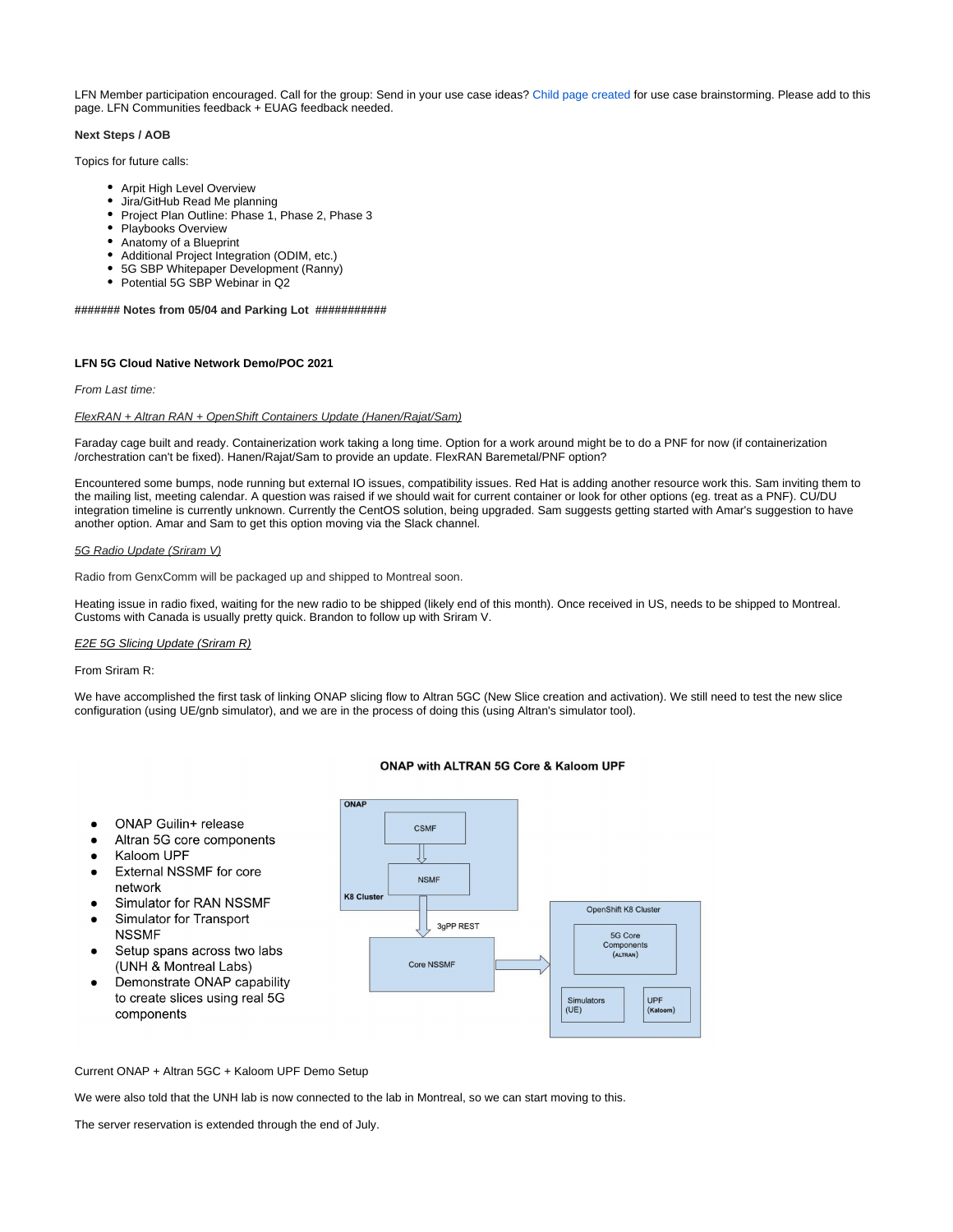The subsequent tasks (probably can be done in parallel if there is bandwidth):

1. Test the new slices using UE/gnb simulator (in progress)

- 2. Test Altran 5GC slicing deployment in Montreal lab (make sure we can accomplish the same thing we did locally in UNH servers)
- 3. Integration with Kaloom UPF (later)

4. Depending on the community's decision, switch to Rebaca's ABoT simulator

There was a question raised about when to integrate with Magma. All work with Magma is being done in the 5G Super Blueprint track. The lab set up in Montreal with Kaloom was explained. Kader/Sandeep can help connect LFN with CENGN for additional lab support/consideration.

## **Emulator Discussion**

2 Options proposed for Emulator:

Context: While we are doing an E2E demo, we need an emulator for showing features on the core. Starting with Altran, looking for additional capabilities from Rebaca.

## Scenario 1:

Two gNB will be created from the Orchestrator. One gNB's UE will start registration followed by PDU session creation with a slice (NSSAI - application specific value) . The other UE's from another gNB can register with a different NSSAI and create another PDU session. The DNN may be different for different slice types (applications).

The 5GC core may select different NFs (say different SMF,UPF) for different slices. These NFs will be selected via NSSF and NRF in 5GC.

Then from two gNB' (UE simulator) , traffic will be sent for two different PDU session over N3 tunnel.

5GC UPF should act differently for different slice specific traffic

#### Scenario 2:

The same test can be gone with a single gNB. First one UE will register with a slice (NSSAI -sst) value and create a PDU session. Traffic will be sent for that slice over N3. We can check that slice related traffic is transmitted properly via relevant NFs. Then the UE deregister.

Again the same UE is registered with a different slice (NSSAI – sst) and create PDU session . Again send data over N3 for the new PDU session and check N3 traffic.

Both scenarios ready, Abot install in the environment. After Altran core, we should be able to report, what's working and what's not.

The Rebaca team will continue to work with Aarna on the integration and report back down the road.

#### **5G Super Blueprint**

- [5G Super Blueprint FAQ](http://5g%20cloud%20native%20network/)
- Update on Basic Governance

Heather presented an update of our philosophy and approach to the work as an open source community-based initiative. There was a question around inclusion of proprietary components. Things like a compliance program have hard and fast rules, this demo represents more of a community building effort bases on who shows up to contribute (folks signing up to create something in the course of 6-12 months that demo something). We are building something to inspire others. Feedback received that the blueprint needs to be repeatable. The whitepaper until development will match, mirror the work. Challenge will be have something longer term that we can build on. Question of the charter was discussed, option 1, keep it a POC, Option 2, make it legally binding. Maybe, a middle way... mission, vision, mandate to get us started. Decision making traditionally has been around who shows up to make this work. A question was raised about architecture and what our deliverables are. In some cases, we've needed to include commercial pieces to round out our scenarios.

ONAP Enterprise Working Group Update / Magma Integration

#### **Next Steps / AOB**

Project Plan Outline: Phase 1, Phase 2, Phase 3

Playbooks Overview

Anatomy of a Blueprint

Note: Potential 5G SBP Webinar in late May

ally split out a separate 5G Super Blueprint call, sub-section of the wiki, Slack Group, etc.

## **Channels:**

- Slack Channel: [https://join.slack.com/t/lfn-demo/shared\\_invite/zt-nkmmn4gh-Z5wUZNgo\\_tOJ958s31PGTQ](https://join.slack.com/t/lfn-demo/shared_invite/zt-nkmmn4gh-Z5wUZNgo_tOJ958s31PGTQ)
- **Email group: [lfn-demo+subscribe@lists.lfnetworking.org](mailto:lfn-demo+subscribe@lists.lfnetworking.org)**
- [Jira](https://jira.lfnetworking.org/projects/GSBP/summary)

#### **LFN TAC Whitepaper**

[Ranny Haiby](https://wiki.lfnetworking.org/display/~rannyh) Leading effort at 5G Super Blueprint Whitepaper. Learn more and sign up to contribute here: [https://wiki.lfnetworking.org/x/e4AZAw.](https://wiki.lfnetworking.org/x/e4AZAw)